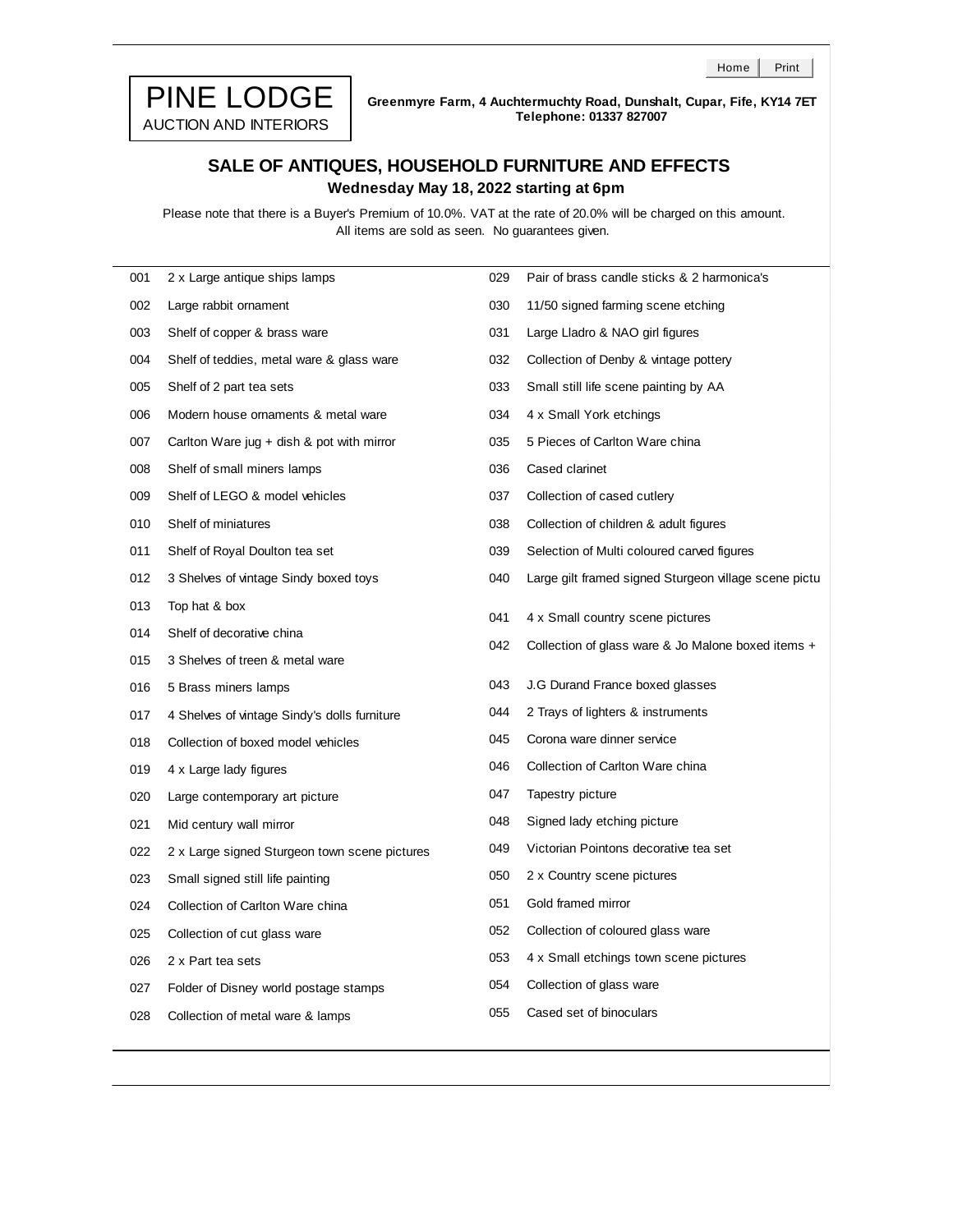|     | Page 2                                          |     |                                            |
|-----|-------------------------------------------------|-----|--------------------------------------------|
| 090 | 3 Boxes of toys                                 | 125 | 3 Boxes of kitchen ware                    |
| 089 | Collection of treen & metal ware                | 124 | Box of mixed china                         |
| 088 | Small mannequin jewellery stand                 | 123 | Box of taps & brackets                     |
| 087 | Vintage style picture                           | 122 | 2 Boxes of ornaments                       |
| 086 | Collection of crystal glasses & decanter        | 121 | 2 Boxes of records                         |
| 085 | Fords china tea set                             | 120 | Cased US guitar zither                     |
| 084 | Collection of named china                       | 119 | 2 Boxes of household items                 |
| 083 | 2 x Coastal scene paintings                     | 118 | Box of CDs & DVDs                          |
| 082 | 3 x NAO figures                                 | 117 | Boxes of boxed electrical tools            |
| 081 | 3 x Town scene pictures                         | 116 | 2 Boxes of plated ware & ornaments         |
| 080 | Boxed tablet                                    | 115 | 2 Boxes of dinner ware                     |
| 079 | 3 x Carved figures                              | 114 | 2 Boxes of glassware                       |
| 078 | 3 x Cased instruments                           | 113 | 2 Boxes of toys & models vehicles          |
| 077 | Pair of small modern art pictures               | 112 | 3 Boxes of tools                           |
| 076 | Pair of candle sticks, bowls & small tea pot    | 111 | Box of glass & china                       |
| 075 | Collection of named china                       | 110 | Box of electricals                         |
| 074 | 2 x World cup wine bottles                      | 109 | Box of named china                         |
| 073 | 2 x Signed country scene pictures               | 108 | Box of plated ware                         |
| 072 | Oriental scene picture                          | 107 | 2 Boxes of glass ware                      |
| 071 | Collection of glass ware                        | 106 | 2 Boxes of cases tools                     |
| 070 | 3 x Large b/w tureens                           | 105 | 3 Boxes of wool & knitting items           |
| 069 | Limoges dressing table set                      | 104 | Box of kitchen ware                        |
| 068 | Fife map scene picture                          | 103 | 3 Trays of hardware                        |
| 067 | Selection of cups & saucers                     | 102 | Collection of pictures & canvases          |
| 066 | 2 x Miniature stoves                            | 101 | Selection of kids toys                     |
| 065 | 3 x Small St. Andrews scene pictures            | 100 | Large Denby pottery dinner service         |
| 064 | 2 x Large country scene pictures                | 099 | Pair of house scene pictures               |
| 063 | Large collection of b/w dinner ware             | 098 | Large plated punch bowl, cups & ice bucket |
| 062 | Canteens of cutlery                             | 097 | Box of cameras & binoculars                |
| 061 | Tray of boxed modern vehicles                   | 096 | Collection of boxed Sindy dolls furniture  |
| 060 | Large collection of figures                     | 095 | Collection of CDs, records & music sheets  |
| 059 | Small ladies scene picture                      | 094 | 3 Boxes of kids toys                       |
| 058 | Elie windmill scene picture                     | 093 | 3 Boxes of assorted pictures               |
| 057 | 2 x Signed etchings of Stirling & coastal scene | 092 | 4 Boxes of board games                     |
| 056 | Aynsley dinner service                          | 091 | 5 Boxes of kitchen ware                    |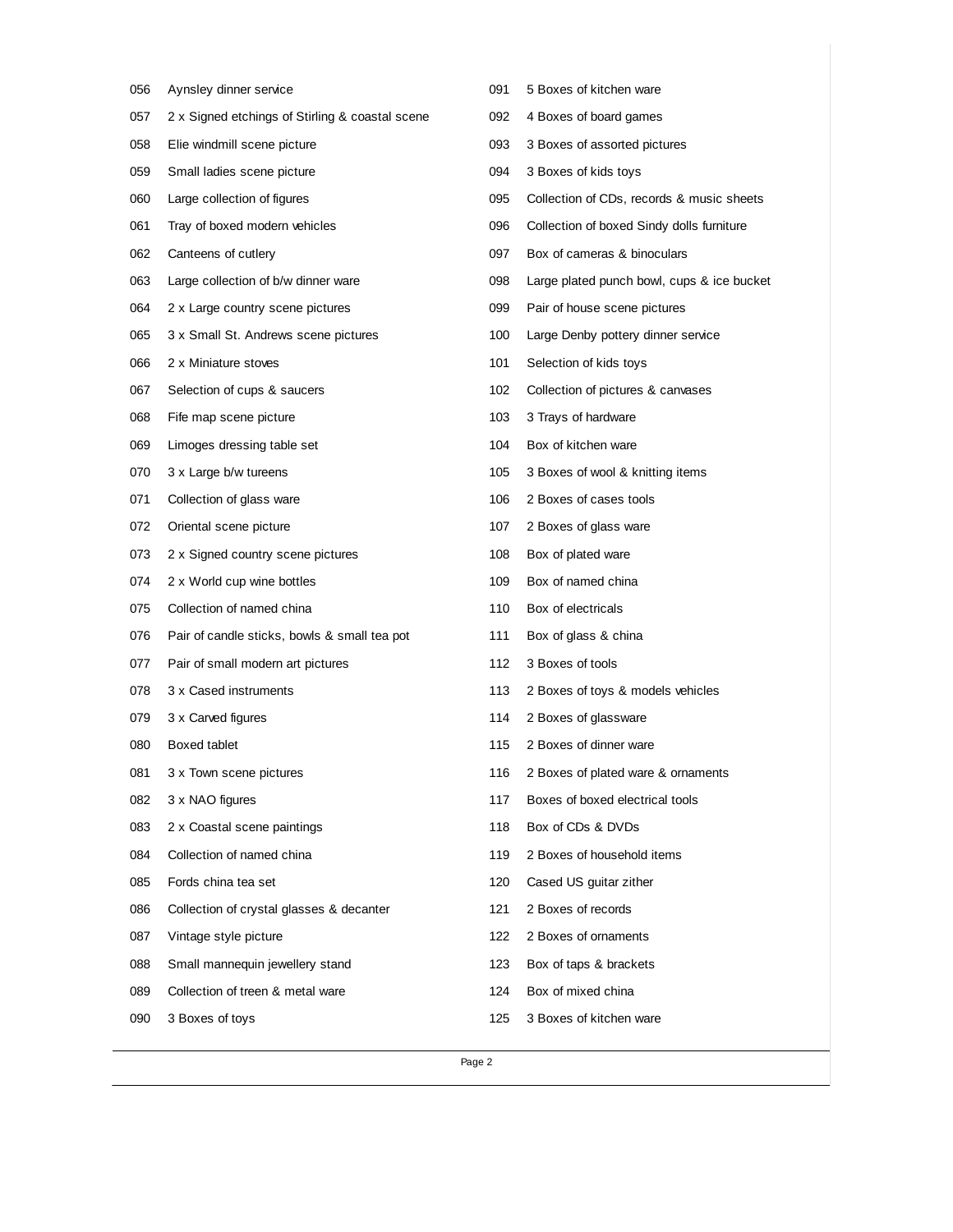| 126 | Small box of cups & saucers                  | 161 | Box of cups & saucers                       |
|-----|----------------------------------------------|-----|---------------------------------------------|
| 127 | Box of hardware                              | 162 | 2 Boxes of household items                  |
| 128 | Box of place mats                            | 163 | Large collection of hardware, tools & cases |
| 129 | 3 Boxes of decorative & b/w china            | 164 | 2 Boxes of glass ware                       |
| 130 | 2 Boxes of LEGO                              | 165 | Large collection of plated ware             |
| 131 | 2 Boxes of pictures, stones & hang bags      | 166 | Box of CDs                                  |
| 132 | Selection of radios & electricals            | 167 | Box of household items                      |
| 133 | 2 Boxes of pottery etc                       | 168 | 2 Cases of records                          |
| 134 | 2 Boxes & suitcase of household items & DVDs | 169 | 3 Boxes of kids toys & globe                |
| 135 | 3 Boxes of pots + pans & china               | 170 | 2 Boxes of named china & pottery            |
| 136 | 2 Boxes of kitchen ware                      | 171 | 4 Boxes of glass ware & china               |
| 137 | 3 Boxes of linen                             | 172 | Sub woofer & 2 boxes of household items     |
| 138 | 7 Boxes of household items                   | 173 | 2 Boxes of DVDs                             |
| 139 | 3 Boxes of linen                             | 174 | 5 Boxes of plastic cutlery & plates         |
| 140 | 2 Boxes of pictures & folders                | 175 | 3 Boxes of ornaments & china                |
| 141 | 3 Boxes of christmas items                   | 176 | Boxed lawn raker & Box of electrical tools  |
| 142 | 5 Boxes of household items                   | 177 | 3 Boxes of household items                  |
| 143 | Collection of pictures                       | 178 | Vax vacuum                                  |
| 144 | Adverting light & Sony hi-fi                 | 179 | 4 Boxed garden tools                        |
| 145 | 2 Boxes of glass ware & dinner ware          | 180 | Mop bucket, airier & steam cleaner          |
| 146 | 4 Boxes of linen                             | 181 | Selection of trinket boxes, books & figures |
| 147 | Panasonic surround sound                     | 182 | 2 boxes of jewellery                        |
| 148 | 2 Boxes of modern household items            | 183 | Case of vintage electric train items        |
| 149 | Box of records                               | 184 | Box of cutlery                              |
| 150 | Large bag of soft toys                       | 185 | Box of postcards                            |
| 151 | Large fish tank                              | 186 | Cased camera                                |
| 152 | Selection of vintage radios etc              | 187 | Box of stamps                               |
| 153 | Jelly pan & light fitting                    | 188 | Selection of paper weights                  |
| 154 | Case of vintage curtains                     | 189 | Collectable car & plane models              |
| 155 | Box of Franklin Porcelain plates             | 190 | Box of Willow Tree figures                  |
| 156 | 2 Boxes of Royal Worcester dinner ware       | 191 | Mini HP Notebook with charger & case        |
| 157 | 2 Boxes of stamps & records                  | 192 | Box of stone ware & shell                   |
| 158 | 2 Boxes of metal ware                        | 193 | 2 albums of post cards                      |
| 159 | Box power tool & safe box                    | 194 | 2 laptops                                   |
| 160 | Tray of old books                            | 195 | Collection of treen                         |
|     |                                              |     |                                             |

Page 3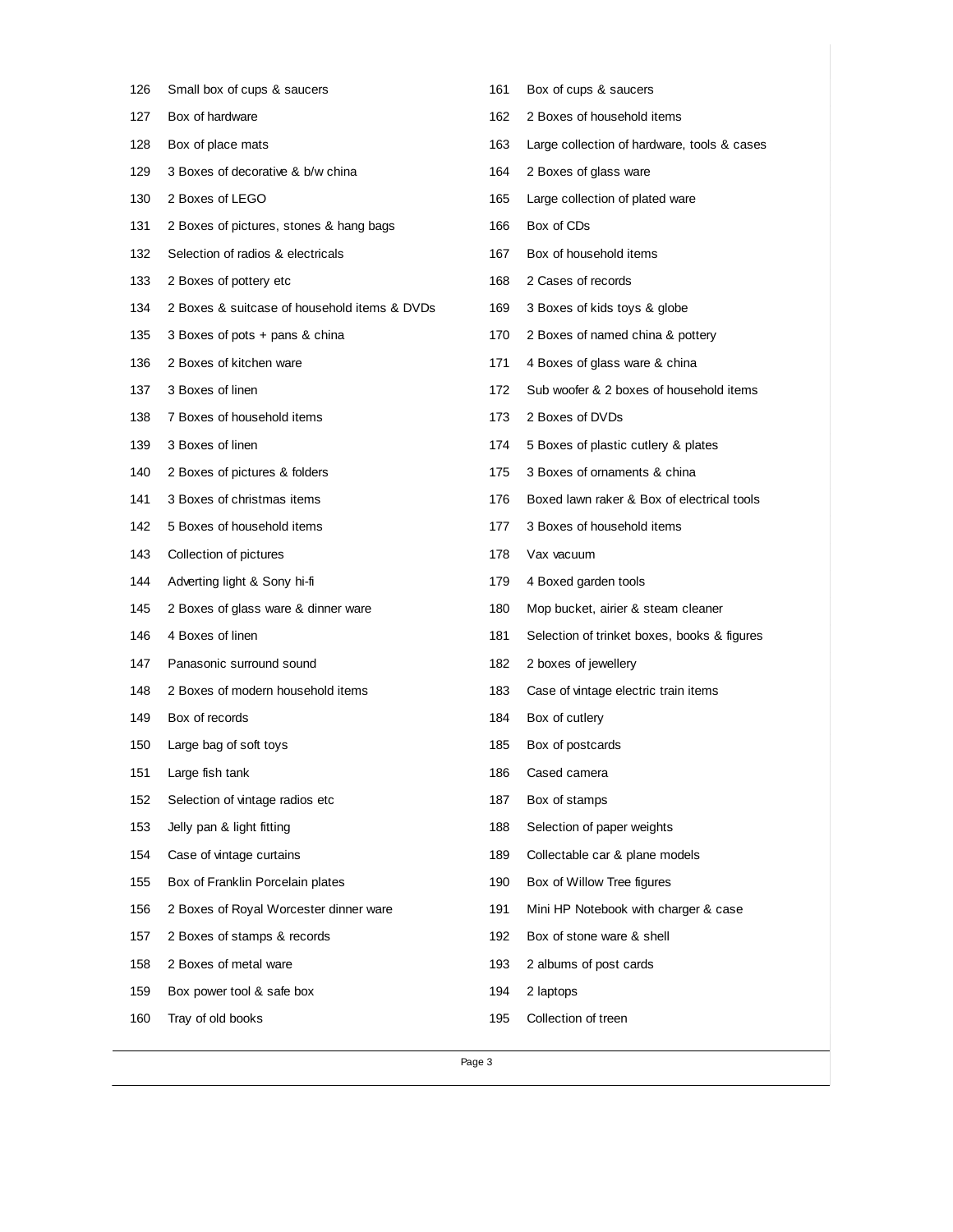| 196 | Tray of paper notes                                    | 231 | Oriental silk                                       |
|-----|--------------------------------------------------------|-----|-----------------------------------------------------|
| 197 | Tray of collectables                                   | 232 | Vintage bag, tin & cook book                        |
| 198 | Royal Doulton ' pretty ladies fair lady ' figure       | 233 | 2 toby jugs                                         |
| 199 | Box of jewellery                                       | 234 | 3 boxes of jewellery                                |
| 200 | Chain with heart bracelet                              | 235 | Tray of pens                                        |
| 201 | Boxed silver napkin rings                              | 236 | Tray of boxed scales, lighter, wooden box etc       |
| 202 | 2 NAO figures                                          | 237 | 2 Royal Doulton lady figures                        |
| 203 | Silver cuff links                                      | 238 | 3 vintage manicure sets                             |
| 204 | Antique glasses                                        | 239 | Tray of jewellery & collectables                    |
| 205 | Silver pocket watch                                    | 240 | Box of vintage razors                               |
| 206 | Ladies compact mirror & brush                          | 241 | Box of cigarette cards                              |
| 207 | Silver watch head                                      | 242 | Collection of boxed car models                      |
| 208 | 2 bottles of Mateus                                    | 243 | Box of jewellery                                    |
| 209 | Box of jewellery including silver                      | 244 | 2 trays of collectables, thread, book & storage box |
| 210 | Tray of coins & note                                   | 245 | Collection of boxed car models                      |
| 211 | Tray with ladies & gents watch                         | 246 | Box of collectables                                 |
| 212 | Box of jewellery including silver & box of orange bead | 247 | Large box of toys                                   |
| 213 | 2 silver topped glass vases                            | 248 | 5 boxes of tools, garden ornaments & kitchen items  |
| 214 | Box & tray of jewellery & coins                        | 249 | Box of books & picture                              |
| 215 | Box of beads                                           | 250 | Box of linen                                        |
| 216 | 3 watches                                              | 251 | Collection of tools                                 |
| 217 | Tray of medals                                         | 252 | Microwave, fast bake & box of magazines             |
| 218 | Box of costume jewellery                               | 253 | 2 boxes of glass ware                               |
| 219 | Tray of watches & cuff links                           | 254 | 2 boxes of electricals, CD's, telescope etc         |
| 220 | Boxed silver napkin rings                              | 255 | Box of books, china, treen & 2 pictures             |
| 221 | Ladies bracelet & brooch                               | 256 | Clock, cushions & work trousers                     |
| 222 | Sterling silver match case                             | 257 | Large box of costume jewellery                      |
| 223 | Collection of drawing tools                            | 258 | 3 boxes of tools                                    |
| 224 | S.J Dupont Paris lighter                               | 259 | 2 boxes of named dinner ware                        |
| 225 | lpod & Iphone with charger                             | 260 | 3 boxes of tools                                    |
| 226 | Tray of coins                                          | 261 | Box of hard back books                              |
| 227 | Decorative knife                                       | 262 | Box of toy cars                                     |
| 228 | Box of ladies purses & bags                            | 263 | 2 boxes of metal ware                               |
| 229 | Magnifier & small binoculars                           | 264 | 2 boxes of vintage tools                            |
| 230 | Collection of pens, calculators, tape recorder etc     | 265 | 2 boxes of china, glass ware & treen                |
|     |                                                        |     |                                                     |

Page 4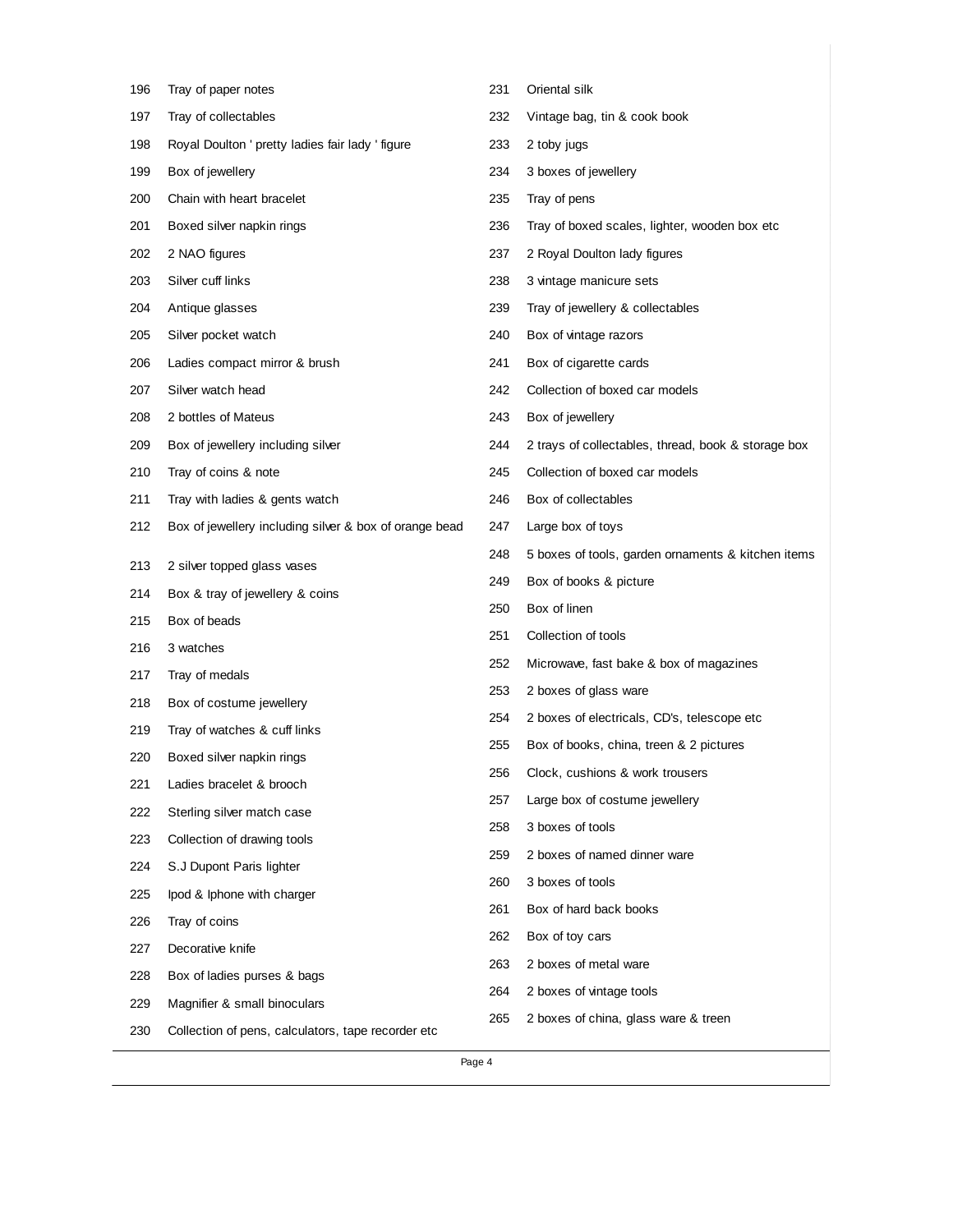| 266 | 2 boxes of encyclopaedias & records                    | 301 | Freezer                                    |
|-----|--------------------------------------------------------|-----|--------------------------------------------|
| 267 | Box of household items, helmet & other                 | 302 | Selection of new garden items              |
| 268 | 5 boxes of china                                       | 303 | Selection of gardening tools               |
| 269 | Large box of costume jewellery                         | 304 | Delta 2EP grease                           |
| 270 | Copper ware & boxed shoes                              | 305 | 2 gazebos                                  |
| 271 | 2 boxes of books, stars, household & 2 bags            | 306 | 4 20x7-8 tyres                             |
| 272 | 4 boxes of kitchen ware, pet items & household items   | 307 | Hotpoint dryer                             |
| 273 | 5 boxes of lamps, CD player, PS racing wheel etc       | 308 | Decorative christmas tree                  |
| 274 | Selection of pictures                                  | 309 | Mounted spot lights                        |
| 275 | Box of train magazines                                 | 310 | Fridge & freezer                           |
| 276 | 8 boxes of lubricant, envelopes, powdered plasticiser  | 311 | LG TV                                      |
| 277 | Box of DVDs cutlery, treen & other household items     | 312 | Ladders                                    |
| 278 | Toilet seat, valve, plastic tubes & ceiling canopy     | 313 | Large dolls house                          |
| 279 | Box & bag of tools                                     | 314 | Metal cabinet                              |
| 280 | Hand dryer, saws, electric heater etc                  | 315 | Petrol AL-KO farmer                        |
| 281 | Cased cabinet                                          | 316 | Barracuda bike                             |
| 282 | Golf bags with clubs & golf trolley                    | 317 | Petrol Wolseley Merry Tiller               |
| 283 | Electric music kits, other electricals & light fitting | 318 | Flymo                                      |
| 284 | Box of hats                                            | 319 | Trolley & jack                             |
| 285 | 2 boxes of cushions & exercise item                    | 320 | Enforcer bike                              |
| 286 | Industrial sink & 2 friers                             | 321 | 2 petrol strimmers                         |
| 287 | Sharp microwave & Russell Hobbs bread maker            | 322 | Shimano bike                               |
| 288 | Hoover washing machine                                 | 323 | BBQ with cover                             |
| 289 | Power tools, saws & pump                               | 324 | Petrol lawn mower                          |
| 290 | Industrial fridge                                      | 325 | <b>Shark Hoover</b>                        |
| 291 | Vonhaus Hoover & foot pump                             | 326 | 2 heaters & ladders                        |
| 292 | Packer bag sealer                                      | 327 | 2 wooden crates                            |
| 293 | Boxed TCT steel cutter                                 | 328 | Glazed Cabinet                             |
| 294 | Electric leaf blower & hedge Strimmer                  | 329 | Pine 3 drawer bedside & pine media cabinet |
| 295 | 2 sets of ladders                                      | 330 | Tool box, metal bucket & rack              |
| 296 | Dyson Hoover                                           | 331 | Large wicker basket                        |
| 297 | Boxed garden table                                     | 332 | Brown leather armchair & footstool         |
| 298 | Chicken hatch                                          | 333 | Computer & Samsung monitor                 |
| 299 | Hotpoint dish washer                                   | 334 | 2 table lamps                              |
| 300 | Electric units                                         | 335 | Glazed bookcase cabinet                    |
|     | Page 5                                                 |     |                                            |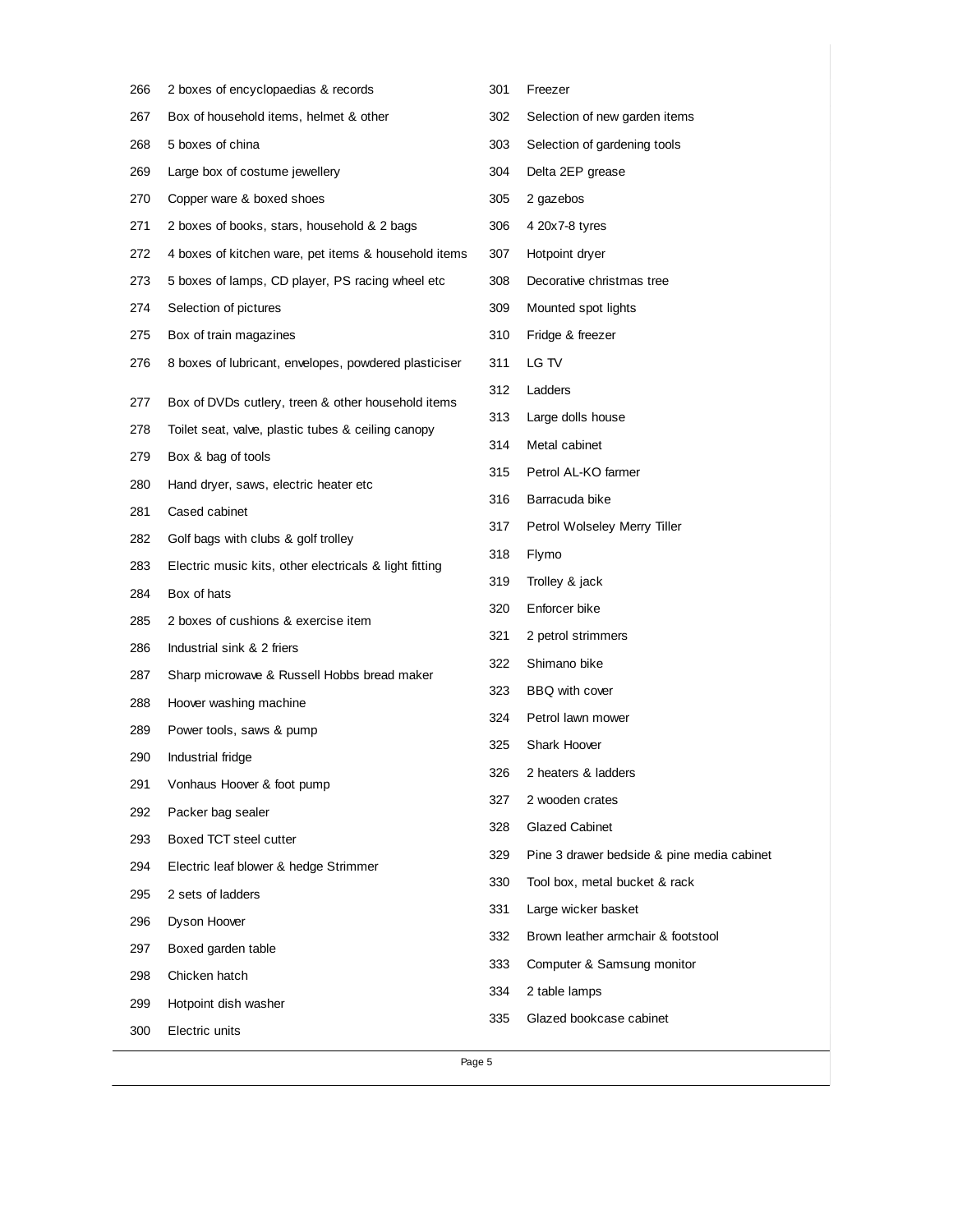| 336 | 4 Boxes of Antique Planers                     | 371 | Piano stool                                   |
|-----|------------------------------------------------|-----|-----------------------------------------------|
| 337 | 4 drawer chest of drawers                      | 372 | Large white painted chest of drawers          |
| 338 | Small modern bombe style chest                 | 373 | 2 linen boxes & stool                         |
| 339 | Side table & folding stool                     | 374 | 2 seater red leather sofa                     |
| 340 | Antique pine console table                     | 375 | Mahogany dressing mirror & gilt framed mirror |
| 341 | Small 2 door oak unit                          | 376 | Antique copper & brass fire fighter hose      |
| 342 | Mahogany shelf unit                            | 377 | 2 electric guitars                            |
| 343 | Blue wine crate                                | 378 | 2 small stools                                |
| 344 | Fire screen                                    | 379 | Large modern rug                              |
| 345 | Large vintage wicker basket                    | 380 | Antique green chesterfield armchair           |
| 346 | Acoustic guitar                                | 381 | Boxed fireside companion set                  |
| 347 | 2 Large antique brass light fittings           | 382 | Large modern dining table & 6 chairs          |
| 348 | Set of 6 oak framed chairs                     | 383 | Antique brass cashier till                    |
| 349 | Gentleman's armchair                           | 384 | Antique mahogany 3 tier stand                 |
| 350 | Selection of walking sticks                    | 385 | Officers uniform, hat & medals                |
| 351 | Office chair                                   | 386 | Pink tub chair & stool                        |
| 352 | Small cased typewriter                         | 387 | Woollen hall runner                           |
| 353 | Antique wine table                             | 388 | Small modern pine kist                        |
| 354 | Modern wine rack                               | 389 | Console table                                 |
| 355 | 4 boxes of books                               | 390 | Pair of cane based chairs                     |
| 356 | Blue painted cabinet                           | 391 | Decorative banjo                              |
| 357 | Antique jug & basin                            | 392 | Standard lamp & stand                         |
| 358 | 2 large metal coal buckets                     | 393 | Rimless mirror & gilt framed mirror           |
| 359 | Panasonic TV & remote                          | 394 | Wooden planter                                |
| 360 | Modern 2 door glazed cabinet                   | 395 | Modern coat stand                             |
| 361 | Scalextric & box of track                      | 396 | Tall antique chimney planter                  |
| 362 | Box of cushions                                | 397 | Folding trolley & magazine rack               |
| 363 | Ikea 3 drawer chest of drawers                 | 398 | Steps / stool                                 |
| 364 | Small drop leaf side table                     | 399 | Green Parker Knoll armchair                   |
| 365 | Cased singer sewing machine                    | 400 | Antique mahogany flip table & 6 dining chairs |
| 366 | 4 boxes of antique tools                       | 401 | Remo banjo                                    |
| 367 | Large cream modern chest of drawers            | 402 | Coat bucket, large pot & bucket               |
| 368 | Pie crust edge table                           | 403 | Modern open front bookcase                    |
| 369 | Modern picture, linen basket & 2 fruit baskets | 404 | Modern shelves & frames                       |
| 370 | Jardiniere & stand                             | 405 | Small travel artist easel                     |
|     |                                                |     |                                               |

Page 6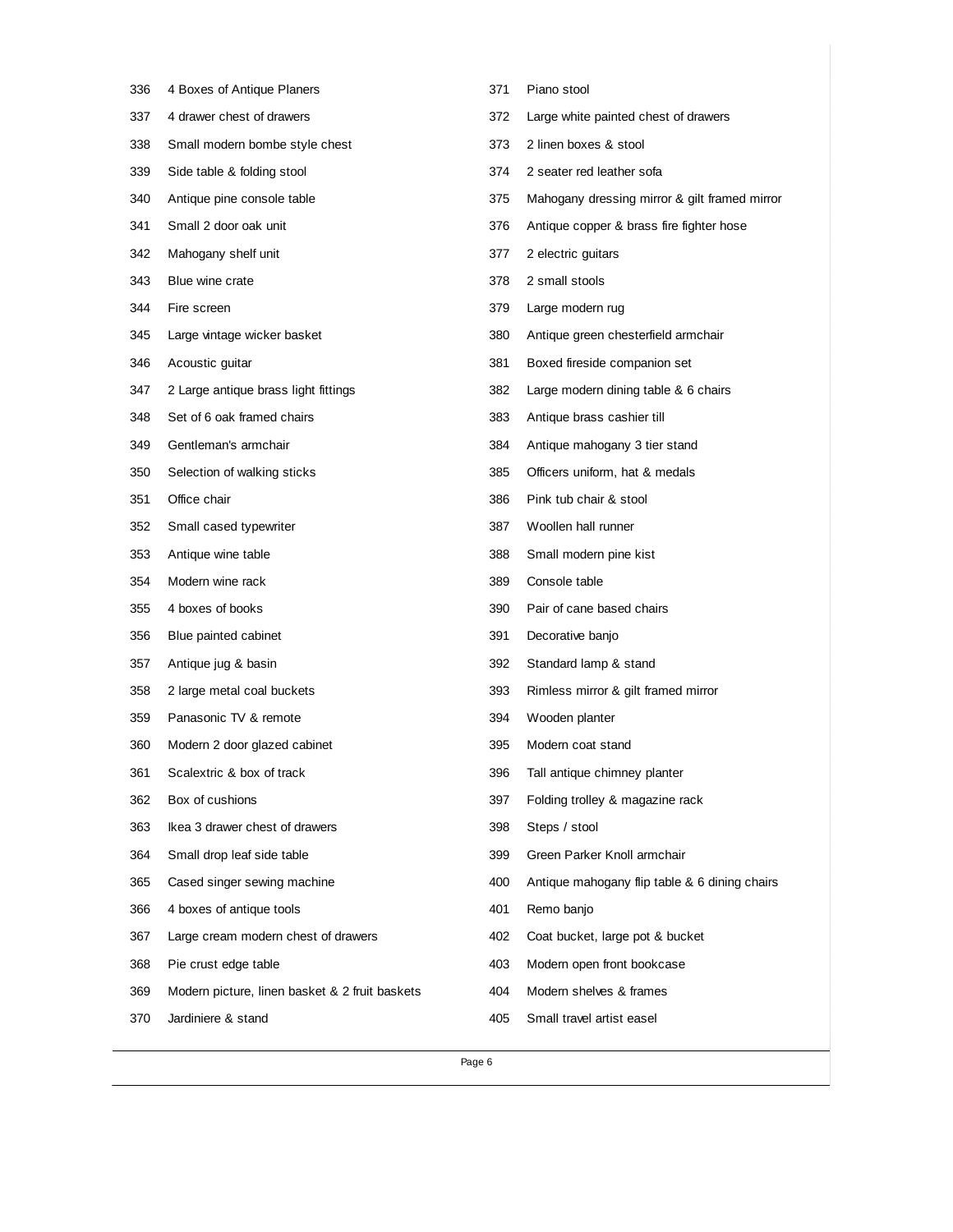| 406 | Glass top nest of tables                          | 441 | Small tile top table                      |
|-----|---------------------------------------------------|-----|-------------------------------------------|
| 407 | Collection of vintage dolls furniture             | 442 | 3 Boxes of antique tools                  |
| 408 | Pair of Stag bedside cabinets                     | 443 | Fire side set                             |
| 409 | Selection of walking sticks                       | 444 | Large collection of antique books         |
| 410 | Large leather top pedestal desk                   | 445 | 2 x Oak Minty stacking bookcase cabinets  |
| 411 | Frog & sheep garden ornament                      | 446 | Selection of industrial lamps             |
| 412 | 2 x Antique rugs                                  | 447 | Tall 2 over 4 chest of drawers            |
| 413 | Antique mahogany open front bookcase with brass w | 448 | Teak flip over nest of tables             |
| 414 | Small antique kids rocking chair                  | 449 | Carved oak writing bureau                 |
| 415 | Antique mahogany dressing table mirror            | 450 | Cream rise & fall armchair                |
| 416 | Antique pot cupboard                              | 451 | Large antique street lamp top             |
| 417 | Small banjo                                       | 452 | TV cabinet                                |
| 418 | Antique mahogany wash stand                       | 453 | Fire screen                               |
| 419 | Vintage wooden cased singer sewing machine        | 454 | Selection of black & white scene pictures |
| 420 | Small half moon table                             | 455 | French style small day bed                |
| 421 | Antique mahogany dressing table                   | 456 | 2 x Chaise, 2 x lamps & side table        |
| 422 | 2 x Doctor bags                                   | 457 | 2 Modern brown leather boxes              |
| 423 | ION PURE LP record player & docking station       | 458 | 2 Boxes of plant pots                     |
| 424 | Tall Stag chest of drawers                        | 459 | Small Childs desk & chair                 |
| 425 | Small dolls pram                                  | 460 | Small modern wood effect side table       |
| 426 | 2 x Vintage suitcases                             | 461 | Small antique steps / stool               |
| 427 | Tall Stag chest of drawers                        | 462 | Vintage linen basket                      |
| 428 | Large antique mahogany writing bureau             | 463 | Teak nest of tables                       |
| 429 | Sony TV & remote                                  | 464 | Modern office desk & pink chair           |
| 430 | Small bedroom chair                               | 465 | 3 x Wooden boxes of antique tools         |
| 431 | Small oak stool                                   | 466 | Kids chair & side table                   |
| 432 | Antique cake stand                                | 467 | 2 Boxes of Scottish books                 |
| 433 | Small pedestal side table                         | 468 | Standard lamp                             |
| 434 | Large antique mahogany chiffonier sideboard       | 469 | 2 x Antique fire extinguishers            |
| 435 | Small modern rug & large antique rug              | 470 | Towel rail & bag of curtains              |
| 436 | Cased accordion                                   | 471 | Oak console table                         |
| 437 | Small decorative drop leaf table                  | 472 | Selection of tartan blankets              |
| 438 | Vintage cased record player                       | 473 | Large antique pine kist                   |
| 439 | Vintage rocking chair                             | 474 | Barley twist side table                   |
| 440 | Pull out dining table                             | 475 | Oak furniture land grey office desk       |
|     | Page 7                                            |     |                                           |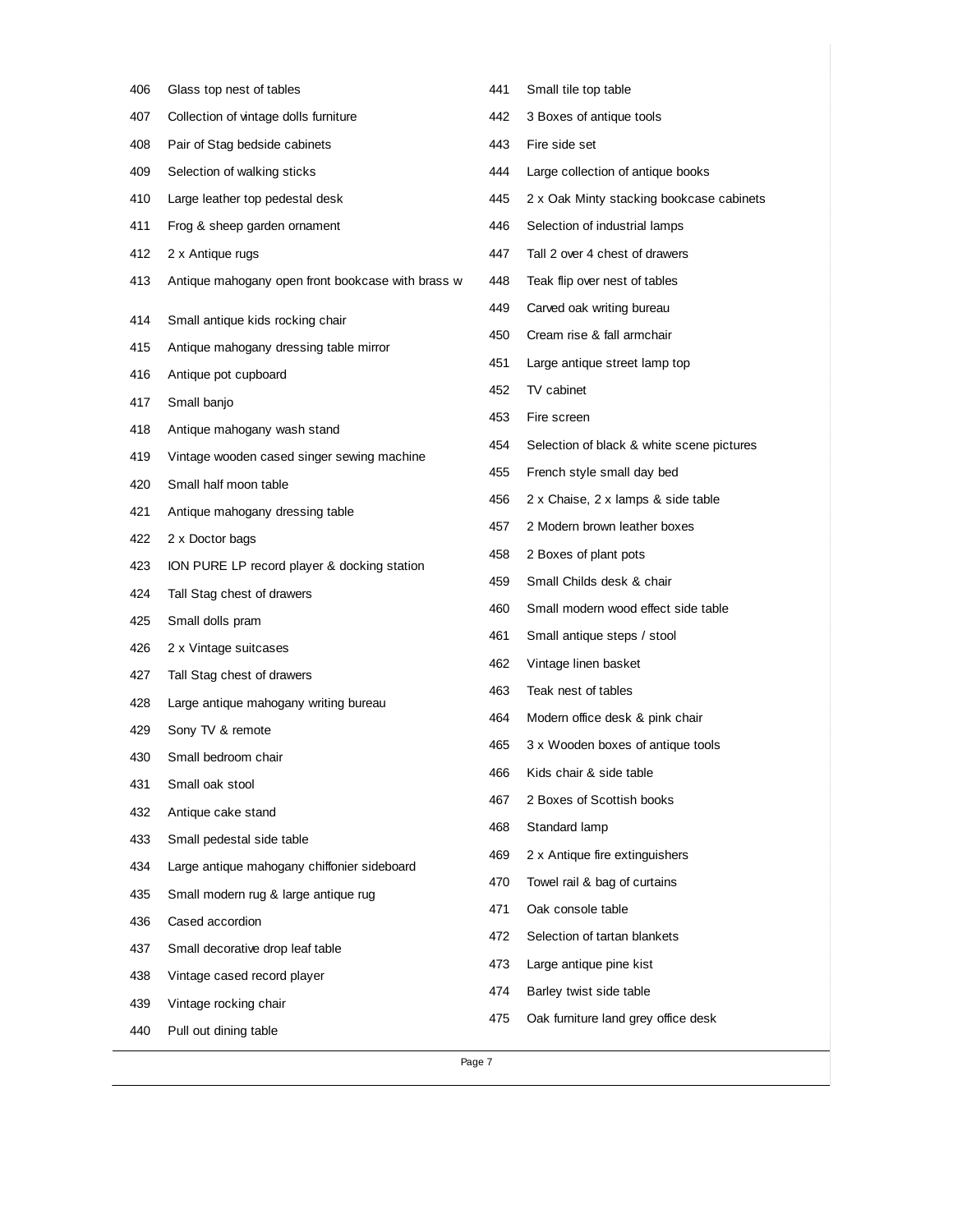| 476 | Antique commode chair                       | 511 | LG TV                                        |
|-----|---------------------------------------------|-----|----------------------------------------------|
| 477 | 5 modern table lamps                        | 512 | Tall slim stand & glass stand                |
| 478 | Antique roll top desk                       | 513 | Large repro Esso sign                        |
| 479 | Wooden ski's & toy car park                 | 514 | Large antique dresser                        |
| 480 | Glazed top bookcase cabinet                 | 515 | Large oak 2 over 3 chest of drawers          |
| 481 | 2 vases & lantern                           | 516 | China cabinet                                |
| 482 | Table, stool, drop-leaf & glass stand       | 517 | Pair of bedroom chairs                       |
| 483 | Cased vintage record player                 | 518 | American rocker chair                        |
| 484 | Pair of metal bench ends                    | 519 | Large engineers drawing board                |
| 485 | Selection of vintage dolls                  | 520 | Rocking wooden bench                         |
| 486 | White metal garden bench                    | 521 | Pair of bedside cabinets                     |
| 487 | Antique boxing gloves, robe & roller skates | 522 | Green wing back armchair                     |
| 488 | 2 side tables                               | 523 | Single carver chair                          |
| 489 | 2 tables, towel rail & 2 stools             | 524 | Vintage sliding door wardrobe                |
| 490 | Large extending blonde dining table         | 525 | Box of maps & box of Fife books              |
| 491 | 3 modern floor rugs                         | 526 | 3 Pink chairs & ottoman                      |
| 492 | Hard case for instrument                    | 527 | Pair of large carved figures                 |
| 493 | Office desk                                 | 528 | 2 x Cased sets of limited edition golf clubs |
| 494 | Pair of bedroom chairs                      | 529 | Large vintage armchairs                      |
| 495 | Large repro metal sign                      | 530 | Selection of pictures & mirror               |
| 496 | 3 boxes of books                            | 531 | 2 x Folding bookcases                        |
| 497 | 2 grey storage ottomans                     | 532 | Vintage teak writing bureau                  |
| 498 | Ferguson record player                      | 533 | Blue pot & stand (A/F)                       |
| 499 | Trolley & file box                          | 534 | Large mahogany corner cabinet                |
| 500 | Vintage dressing table                      | 535 | Large wooden panel                           |
| 501 | W & T Avery scales & brass weights          | 536 | Set of 6 beech dining chairs                 |
| 502 | Single bedside cabinet                      | 537 | Collection of still life pictures            |
| 503 | Nest of tables                              | 538 | Antique chaise lounge                        |
| 504 | Mahogany bow fronted sideboard              | 539 | Small sewing box                             |
| 505 | 4 boxes of scarves & handbags               | 540 | Pair of green wing back armchairs            |
| 506 | Small stool                                 | 541 | 2 x Small sheep skin rugs                    |
| 507 | Round pedestal side table                   | 542 | Modern easy chair & stool                    |
| 508 | Mahogany pullout table & 4 chairs           | 543 | Large bow fronted display cabinet            |
| 509 | Oriental camphor wood kist                  | 544 | 2 x Large metal trunks                       |
| 510 | Oak open front bookcase                     | 545 | Large decorative lamp                        |
|     |                                             |     |                                              |